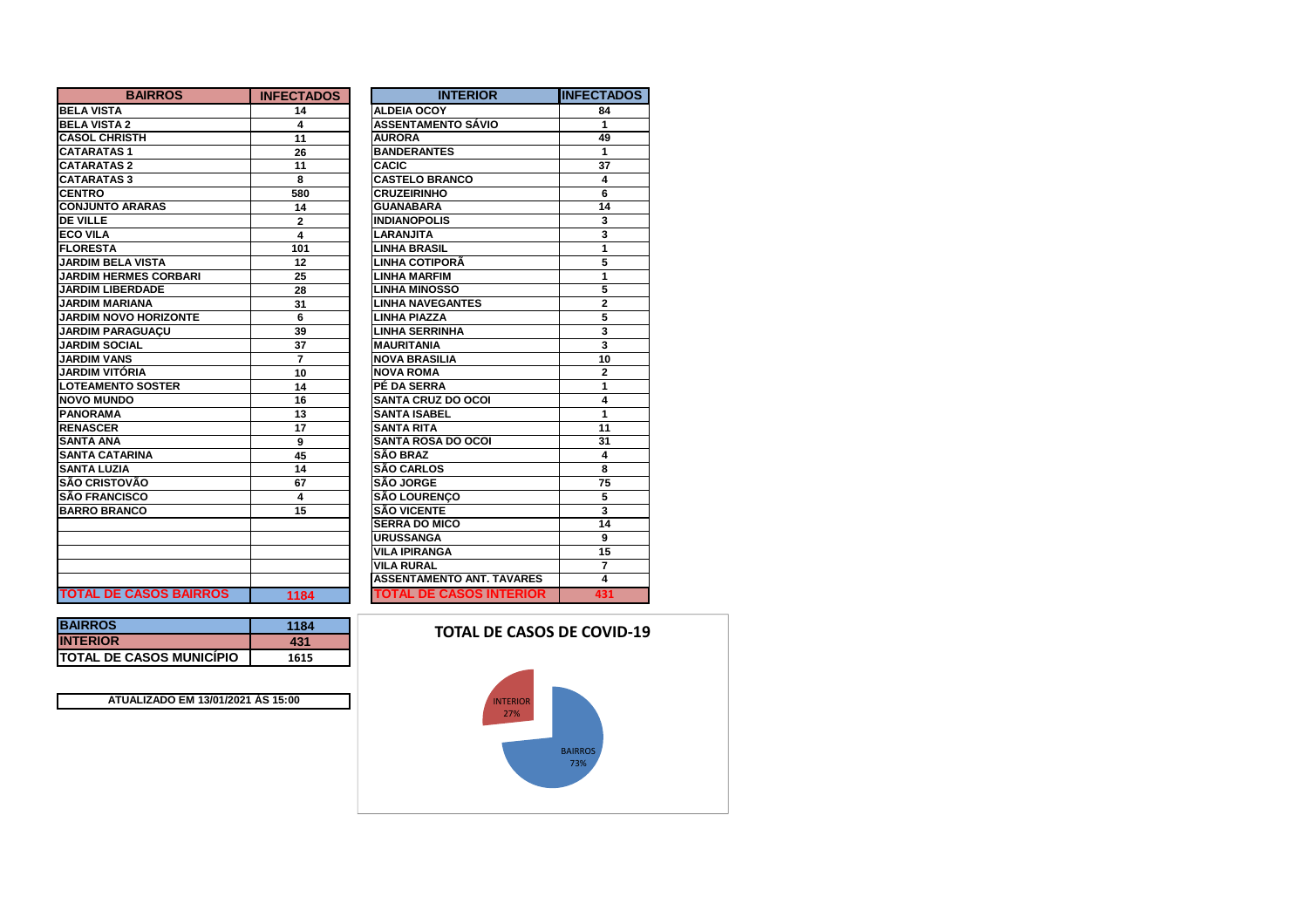

1373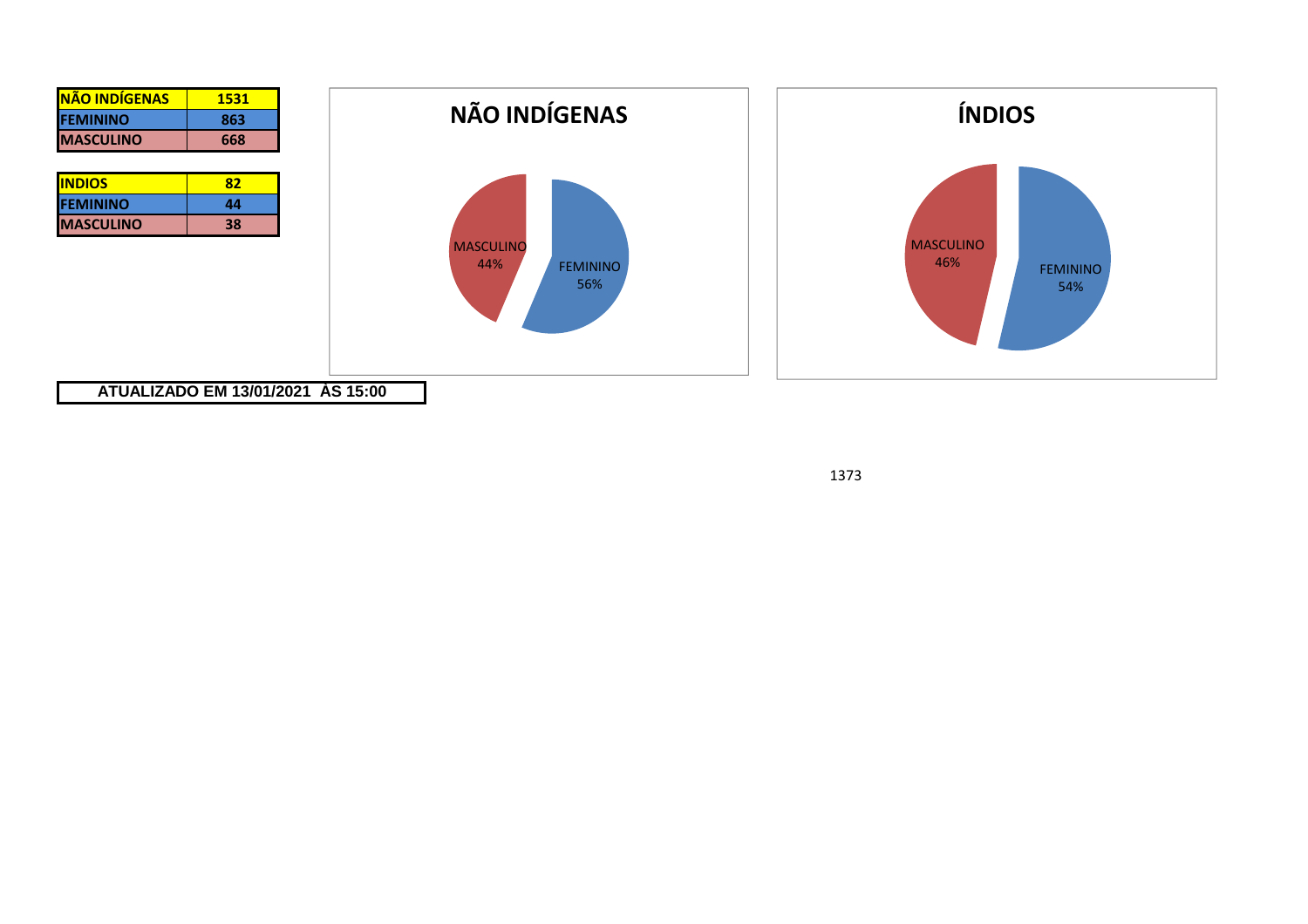| <b>CONFIRMADOS POR FAIXA ETÁRIA</b> | <b>0.9 ANOS</b> | 20.29<br><b>ANOS</b> | <b>30-39 ANOS</b> | 40-49 ANOS | <b>50 - 59 ANOS</b> | $\overline{60}$ -69 ANOS $\overline{6}$ | S   70-79 ANOS   80 A MAIS |    | TOTA. |
|-------------------------------------|-----------------|----------------------|-------------------|------------|---------------------|-----------------------------------------|----------------------------|----|-------|
| NÃO INDIGENAS                       |                 | 304                  | 306               | 287        | 259                 | 144                                     | OΖ                         | 45 | 4 F F |
| <b>INDIOS</b>                       |                 |                      |                   |            |                     |                                         |                            |    |       |

5%

18%

0-9 ANOS**10-19 ANOS 20-29 ANOS** 30-39 ANOS **40-49 ANOS 50 - 59 ANOS** 60-69 ANOS **70-79 ANOS** 80 A MAIS

32%

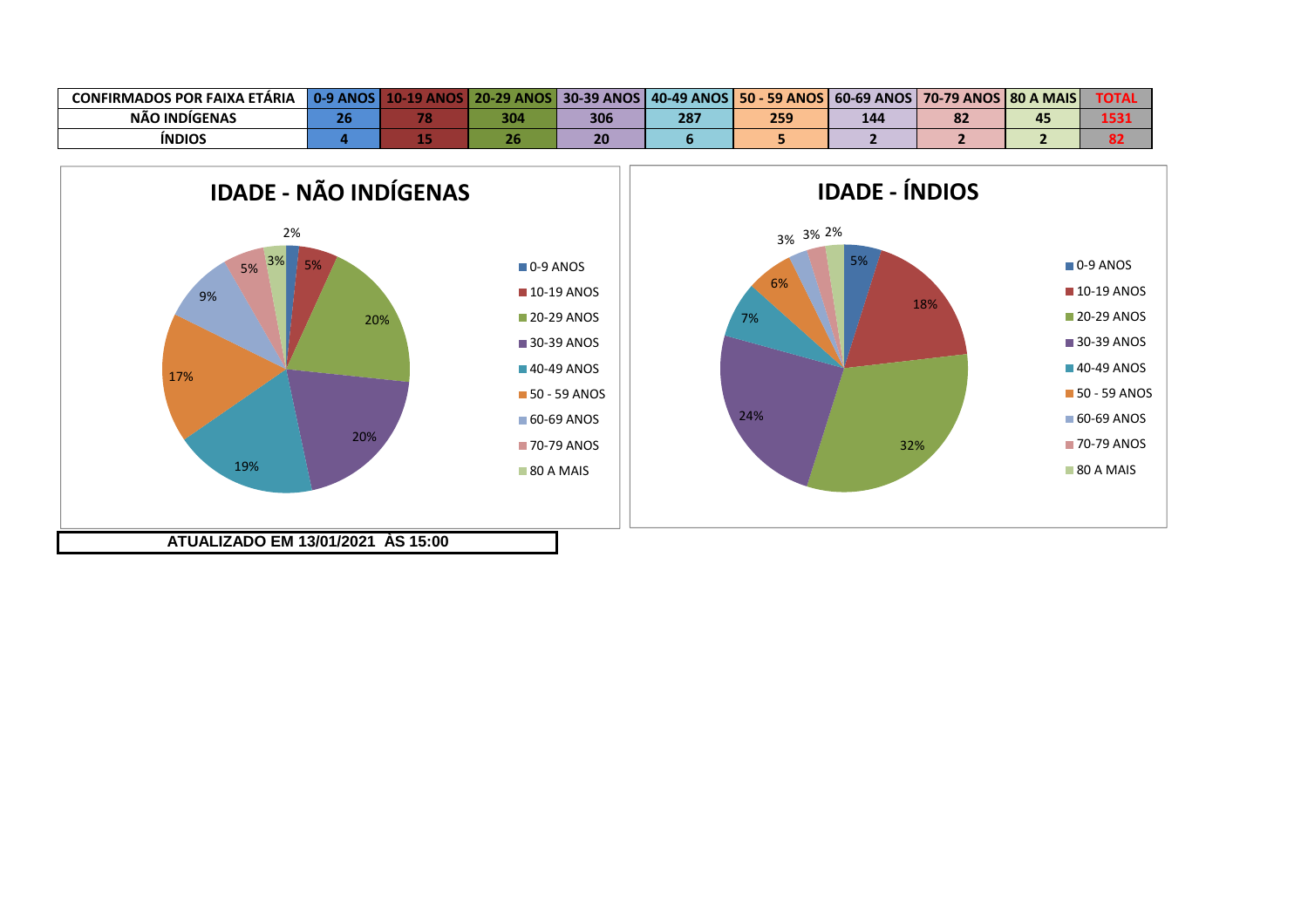| <b>SEXO</b>                              | <b>IDADE</b>    | <b>MORBIDADES</b>                                                                |
|------------------------------------------|-----------------|----------------------------------------------------------------------------------|
| <b>HOMEM</b>                             | 59 ANOS         | <b>SEM MORBIDADE</b>                                                             |
| <b>HOMEM</b>                             | <b>105 ANOS</b> | <b>SEM MORBIDADE</b>                                                             |
| <b>MULHER</b>                            | 83 ANOS         | HIPERTENSÃO, DIABETES, DOENÇA CARDIOVASCULAR                                     |
| <b>MULHER</b>                            | <b>68 ANOS</b>  | DOENÇA CARDIOVASCULAR, HIPERTENSÃO, DIABETES, DOENÇA RENAL, OBESIDADE, TABAGISMO |
| <b>HOMEM</b>                             | 82 ANOS         | NÃO INFORMADO                                                                    |
| <b>MULHER</b>                            | 59 ANOS         | DOENÇA CARDIOVASCULAR, HEPÁTICA, HIPERTENSÃO, DIABETES.                          |
| <b>MULHER</b>                            | <b>91 ANOS</b>  | <b>HIPERTENSÃO</b>                                                               |
| <b>MULHER</b>                            | <b>78 ANOS</b>  | HIPERTENSÃO, OBESIDADE                                                           |
| <b>HOMEM</b>                             | <b>81 ANOS</b>  | DOENÇA CARDIOVASCULAR, HIPERTENSÃO, DIABETES, OBESIDADE                          |
| <b>MULHER</b>                            | <b>76 ANOS</b>  | HIPERTENSÃO, DIABETES                                                            |
| <b>HOMEM</b>                             | 88 ANOS         | DOENÇA PULMONAR, DIABETES                                                        |
| <b>HOMEM</b>                             | <b>70 ANOS</b>  | <b>HIPERTENSÃO</b>                                                               |
| <b>HOMEM</b>                             | <b>78 ANOS</b>  | <b>HIPERTENSÃO</b>                                                               |
| <b>MULHER</b>                            | 85 ANOS         | <b>NÃO INFORMADO</b>                                                             |
| <b>MULHER</b>                            | <b>68 ANOS</b>  | HIPERTENSÃO, DIABETES                                                            |
| <b>MULHER</b>                            | 85 ANOS         | <b>DOENÇA NEUROLÓGICA</b>                                                        |
| <b>MULHER</b>                            | 93 ANOS         | DOENÇA CARDIOVASCULAR, OBESIDADE                                                 |
| <b>HOMEM</b>                             | <b>75 ANOS</b>  | <b>OBESIDADE</b>                                                                 |
| <b>HOMEM</b>                             | 85 ANOS         | NÃO INFORMADO                                                                    |
| <b>MULHER</b>                            | <b>86 ANOS</b>  | <b>NÃO INFORMADO</b>                                                             |
| <b>HOMEM</b>                             | 75 ANOS         | <b>SEM MORBIDADE</b>                                                             |
| <b>HOMEM</b>                             | 79 ANOS         | <b>DOENÇA CARDIOVASCULAR</b>                                                     |
| <b>HOMEM</b>                             | <b>76 ANOS</b>  | DOENÇA CARDIOVASCULAR, HIPERTENSÃO E DIABETES                                    |
| <b>HOMEM</b>                             | 72 ANOS         | NEOPLASIA, HIPERTENSÃO, DIABETES                                                 |
|                                          |                 |                                                                                  |
| <b>ATUALIZADO EM 13/01/2021 ÀS 15:00</b> |                 |                                                                                  |